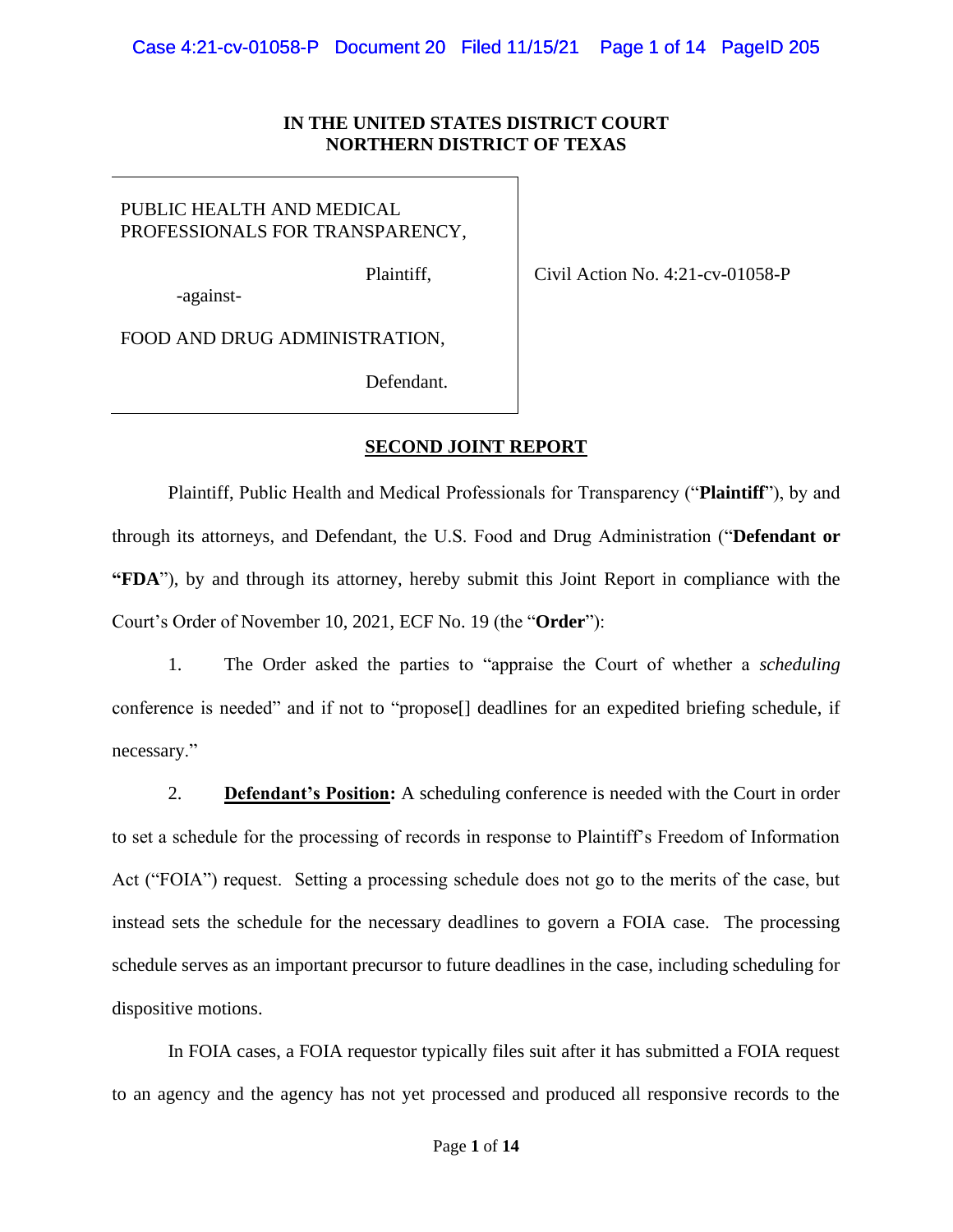### Case 4:21-cv-01058-P Document 20 Filed 11/15/21 Page 2 of 14 PageID 206

requestor. 5 U.S.C. §  $552(a)(4)(B)$ . Once a case is filed and the government has answered the complaint, the parties usually negotiate a schedule by which the government will search for, process, and produce records responsive to the plaintiff's FOIA request. If the parties are unable to agree upon a schedule, courts typically enter a processing schedule after considering arguments for each party's proposed schedule that were presented in a status report or at a scheduling conference.

A processing schedule is necessary because many different types of information are exempt from the FOIA, such that the government must redact that information before providing responsive records to the plaintiff. *See* 5 U.S.C. § 552(b)(1)–(b)(9). Reviewing and redacting records for exempt information is a time-consuming process that often requires government information specialists to review each page line-by-line. When a party requests a large amount of records, like Plaintiff did here, courts typically set a schedule whereby the processing and production of the non-exempt portions of records is made on a rolling basis.

After the government has completed processing and producing the non-exempt portions of responsive records to the plaintiff, the parties typically confer as to whether the plaintiff intends to challenge the adequacy of the government's search for records or any of the redactions taken to protect the disclosure of exempt material. If the parties have a dispute over the search or the exemptions, the parties typically confer and propose a schedule for summary judgment briefing. Setting a summary judgment schedule before the completion of the production of records is inefficient for the parties and the Court, as it results in piecemeal briefing and consideration of the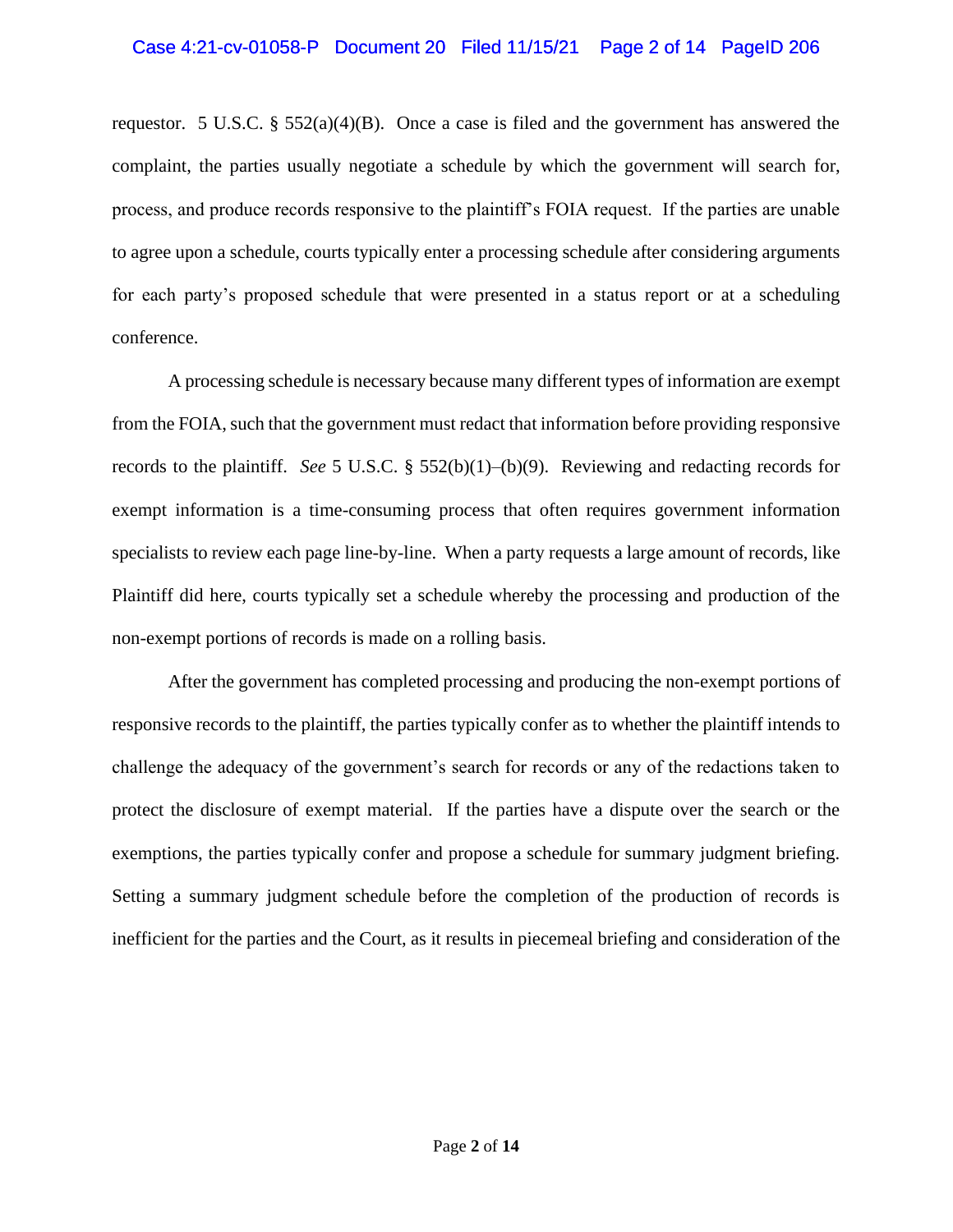### Case 4:21-cv-01058-P Document 20 Filed 11/15/21 Page 3 of 14 PageID 207

merits of the case. Summary judgment briefing in a FOIA case is not the appropriate vehicle to set a schedule for the release of records.<sup>1</sup>

In this case, FDA has assessed that there are more than 329,000 pages potentially responsive to Plaintiff's FOIA request. (This page count is under-inclusive of the material responsive to the request, as it does not include certain types of records that cannot be meaningfully paginated, such as data captured in spreadsheets that contain thousands of rows of data.) The parties have conferred in good faith concerning a processing schedule, but have been unable to reach agreement for the reasons set forth in the parties' Joint Report. *See* ECF No. 18.

Defendant respectfully requests a scheduling conference with the Court for the Court to set a schedule for the processing of documents. Defendant proposed a processing schedule in the Joint Report and resubmits it here for ease of reference. FDA proposes to process and produce the non-exempt portions of the following records by the following dates:

- November 17:
	- o From Section 5.2 of the Biologics License Application ("BLA") file:
		- The Tabular Listing
		- The Listing of Clinical Sites
	- o The Reports of Postmarketing Experience from Section 5.3.6 of the BLA file
	- $\circ$  One SAS file.<sup>2</sup>

<sup>1</sup> Nor is establishing a briefing schedule for "expedited production" necessary. Any production schedule established as part of a scheduling conference with the Court will inherently resolve any questions related to the rate of the agency's production.

<sup>2</sup> Plaintiff has requested to receive the SAS files in their native format. FDA customarily converts SAS files to PDF files because PDFs can be redacted to prevent the release of non-exempt information. However, FDA is willing to produce SAS files to Plaintiff (if it is feasible for FDA to do so) with the parties' understanding that FDA may have to delete, rather than redact, exempt information from those files to prevent disclosure of exempted information.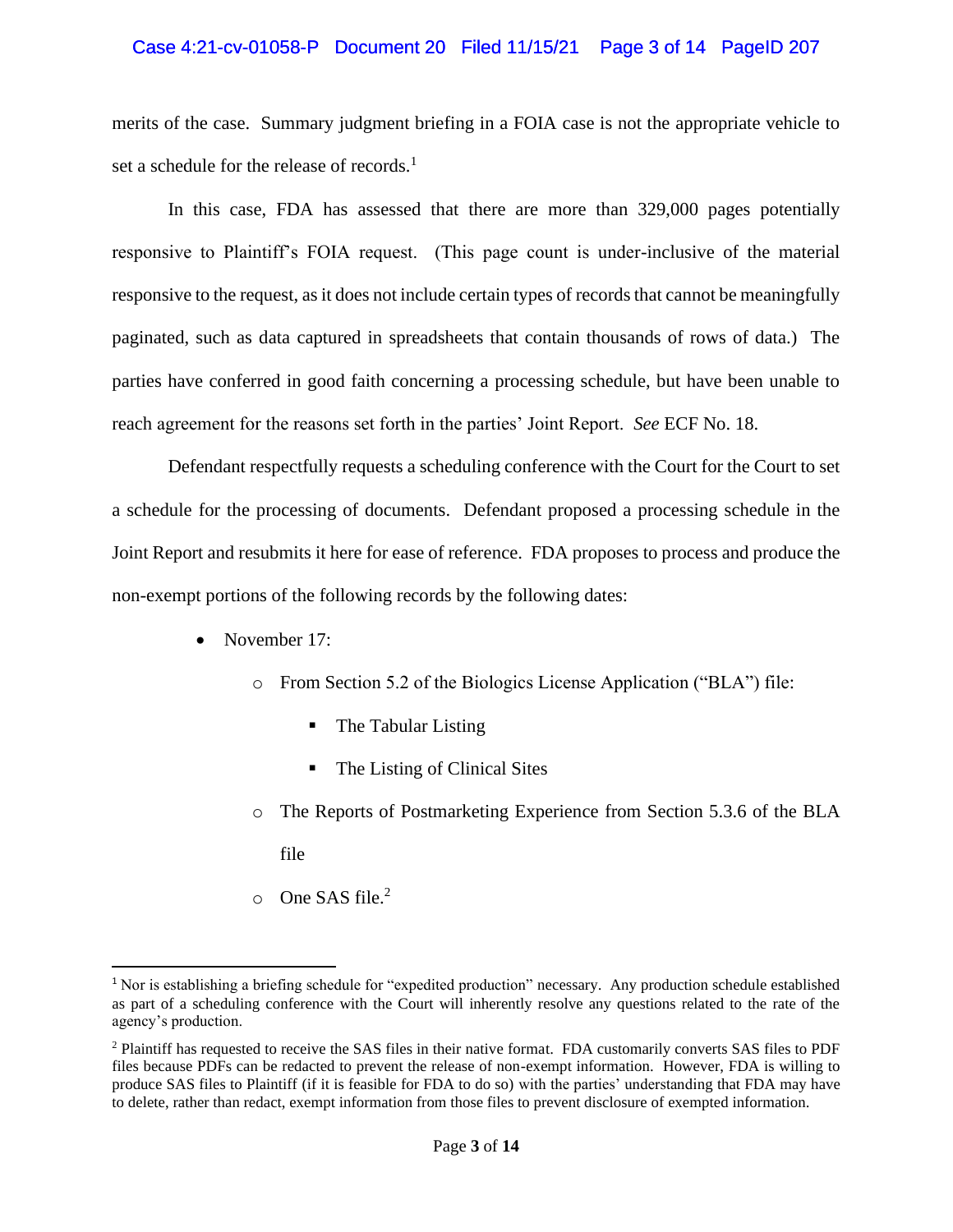## Case 4:21-cv-01058-P Document 20 Filed 11/15/21 Page 4 of 14 PageID 208

• December 1: remainder of section 5.2 of the BLA file.

After the December 1 production, FDA proposes to work through the list of documents that Plaintiff requested FDA prioritize for production in order of priority and process and release the non-exempt portions of those records to Plaintiff on a rolling basis. FDA proposes to process and produce the non-exempt portions of responsive records at a rate of 500 pages per month. This rate is consistent with processing schedules entered by courts across the country in FOIA cases.<sup>3</sup>

Plaintiff's request (as set forth below) that FDA process and produce the non-exempt portions of more than 329,000 pages in four months would force FDA to process more than 80,000 pages per month. Undersigned counsel is not aware of any court *ever* granting such a request. The Court should decline to enter Plaintiff's schedule for numerous reasons.

First, "[r]equiring the agency to process and produce these materials under an abbreviated deadline raises a significant risk of inadvertent disclosure of records properly subject to exemption under FOIA." *Daily Caller v. Dep't of State*, 152 F. Supp. 3d 1, 14 (D.D.C. 2015). Plaintiff has requested records that comprise information submitted by the vaccine sponsor (Pfizer-BioNTech). From FDA's experience with other FOIA requests, such records can be expected to contain both

<sup>3</sup> *See, e.g.*, *Documented NY v. U.S. Dep't of State*, No. 20 Civ. 1946 (AJN) (S.D.N.Y.) Dkt. 26 p.2 (denying plaintiff's processing rate demand of 2,500 pages per month and adopting Department of State's proposed 300 pages per month); *NYCLU v. Admin. for Children & Families*, No. 20 Civ. 183 (MKV), Dkt. No. 30 (S.D.N.Y. May 5, 2020) (400 pages per month); *Color of Change v. U.S. Dep't of Homeland Sec.*, 325 F. Supp. 3d 447, 451 (S.D.N.Y. 2018) (500 pages per month); *Davis v. U.S. Dep't of Homeland Sec.*, No. 11-cv-203 (ARR) (VMS), 2013 WL 3288418, at \*1 (E.D.N.Y. June 27, 2013) (500 pages per month); *Blakeney v. FBI*, No. 17-cv-2288 (BAH), 2019 WL 450678, at \*2 (D.D.C. Feb. 5, 2019) (500 pages per month); *Colbert v. FBI*, No. 16 Civ. 1790 (DLF), 2018 WL 6299966, at \*3 (D.D.C. Sept. 3, 2018) (500 pages per month); *Republican Nat'l Comm. v. U.S. Dep't of State*, No. 16 Civ. 486 (JEB), 2016 WL 9244625, at \*1 (D.D.C. Sept. 16, 2016) (500 pages per month); *Energy & Env't Legal Inst. v. U.S. Dep't of State*, No. 17 Civ. 340 (D.D.C.), Minute Order of August 22, 2017 (300 pages per month); *Judicial Watch, Inc. v. U.S. Dep't of State*, No. 17 Civ. 205 (D.D.C.), Minute Order of June 30, 2017 (300 pages every four weeks); *Am. Ctr. for Law & Justice v. U.S. Dep't of State*, No. 16 Civ. 2516 (D.D.C.), Minute Order of June 27, 2017 (process 400 pages per month); *Citizens United v. U.S. Dep't of State*, No. 16 Civ. 67 (D.D.C.), Dkt. 17 at 3 (declining "to adopt Plaintiff's proposed production order of 2000 pages per month" and instead holding State "to its 300-page commitment"); *Freedom Watch v. Bureau of Land Mgmt.*, No. 16 Civ. 2320 (D.D.C.), Minute Order of June 13, 2017 (500 pages every 30 days); *Citizens United v. U.S. Dep't of State*, No. 15 Civ. 1720 (D.D.C.), Dkt. 11 ¶ 10 (500 pages every four weeks); *Judicial Watch, Inc. v. U.S. Dep't of State*, No. 15 Civ. 687 (D.D.C.), Minute Order of April 4, 2017 (500 pages per month).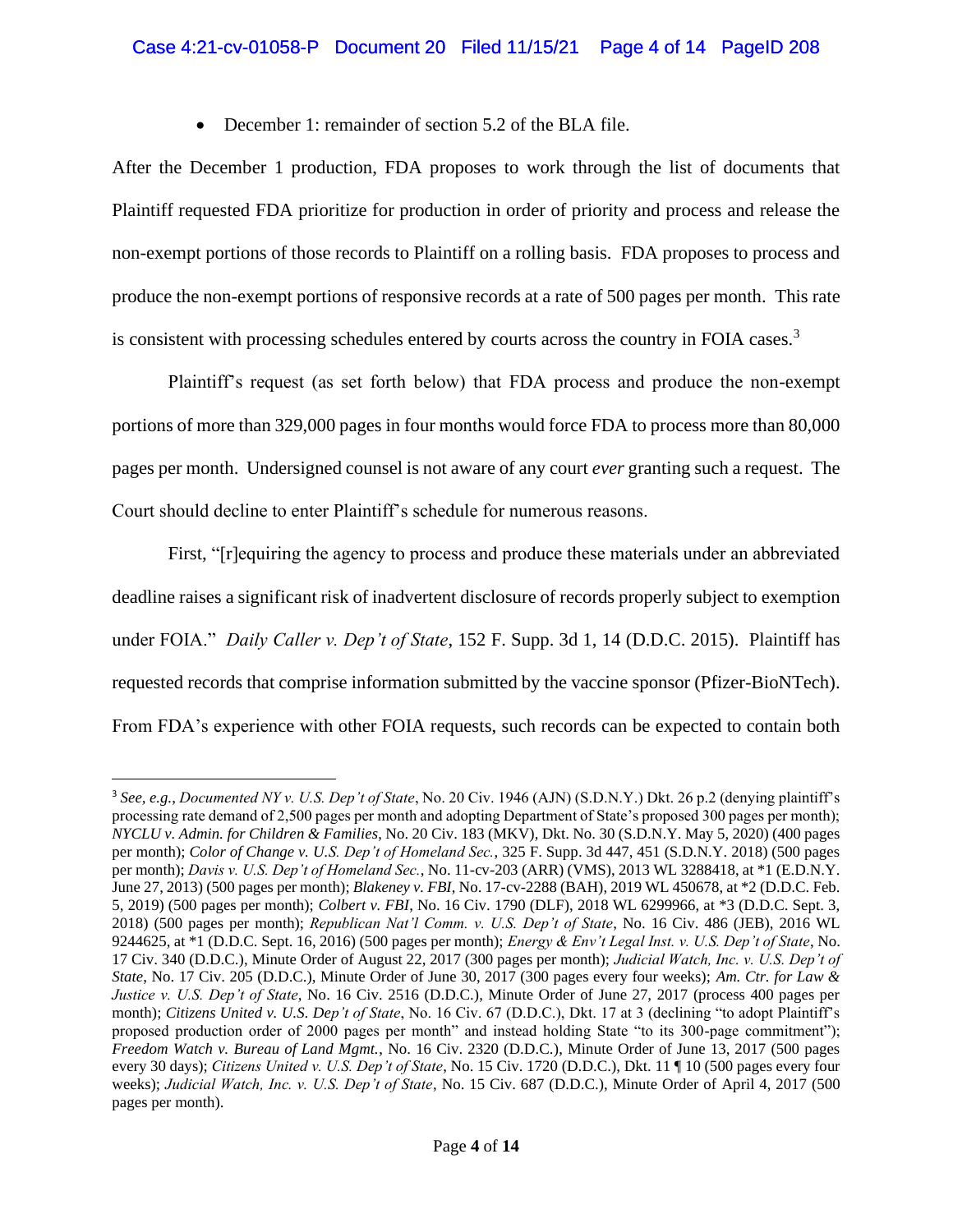### Case 4:21-cv-01058-P Document 20 Filed 11/15/21 Page 5 of 14 PageID 209

confidential business and trade secret information of Pfizer or BioNTech and personal privacy information of patients who participated in clinical trials. FDA is required to protect certain information under the law and this type of information is exempt from production under the FOIA. *See* 5 U.S.C. § 552(b)(4), (b)(6); *F.B.I. v. Abramson*, 456 U.S. 615, 621 (1982) ("Congress realized that legitimate governmental and private interests could be harmed by release of certain types of information and provided nine specific exemptions under which disclosure could be refused."). To ensure protection of this information, and other information subject to withholding under the FOIA exemptions, FDA must carefully review and, if necessary, redact exempt information on a line-by-line basis. *See Daily Caller*, 152 F. Supp. 3d at 14 (stating that the government has a "responsibility" when processing FOIA requests to "safeguard[] potentially sensitive information"). This type of review for more than 329,000 pages will necessarily require time if the agency is going to be able to perform the careful analysis necessary to protect sensitive information.

Second, the FDA does not have the personnel or resources in its FOIA office to process Plaintiff's FOIA request at a rate of more than 80,000 pages per month. Plaintiff's FOIA request is being processed by the Access Litigation and Freedom of Information Branch (the "Branch") in FDA's Center for Biologics Evaluation and Research ("CBER"). The Branch has a total of ten employees, including the director and two trainees. It is currently responsible for processing a total of approximately 400 currently pending FOIA requests, including Plaintiff's. CBER is currently involved in 6 active FOIA litigation matters. By processing and making interim responses based on 500-page increments, FDA will be able to provide more pages to more requesters, thus avoiding a system where a few large requests monopolize finite processing resources and where fewer requesters' requests are being fulfilled. Simply put, processing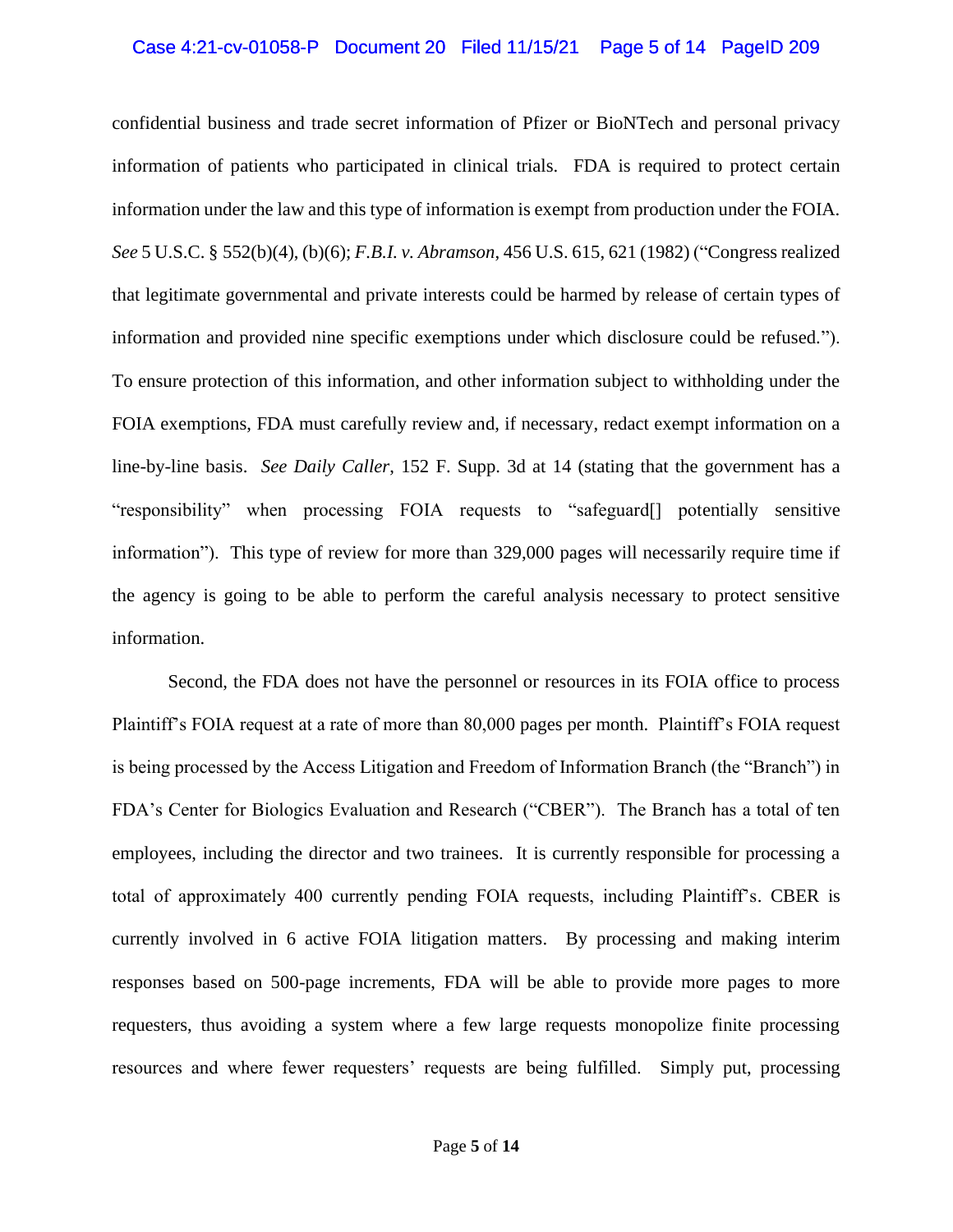### Case 4:21-cv-01058-P Document 20 Filed 11/15/21 Page 6 of 14 PageID 210

resources are finite. Increasing the volume to more than 80,000 pages per month (if such rate is even possible – and it likely is not), as Plaintiff requests, would result in Plaintiff monopolizing essentially all of FDA's resources and leaving little resources to process other FOIA requests. Indeed, the D.C. Circuit has recognized that another agency's policy of processing 500 pages per request per month "serves to promote efficient responses to a larger number of requesters." *Nat'l Sec. Counselors v. Dep't of Justice*, 848 F.3d 467, 471–72 (D.C. Cir. 2017); *see also Elec. Privacy Info. Ctr. v. Dep't of Justice*, 15 F. Supp. 3d 32, 47 (D.D.C. 2014) (denying motion for preliminary injunction requesting immediate production of documents pursuant to FOIA request and noting that allowing the plaintiff "to jump to the head of the line would upset the agency's processes and be detrimental to the other expedited requesters"); *Daily Caller*, 152 F. Supp. 3d at 14 (stating that "the plaintiff's effort to jump to the head of the FOIA processing line would work a significant burden on both the agency and numerous interested parties").

Third, the Court should flatly reject Plaintiff's specious argument that because the scientists reviewing Pfizer's Biologics License Application could do so on an expedited timeframe, the government information specialists should be able to do so in the same period of time. As should be apparent, the review conducted by FDA scientists when considering to approve a product is entirely different from the review conducted by FDA government information specialists when considering whether FDA must keep certain information confidential. Moreover, FDA's FOIA office does not have nearly the same level of personnel or resources dedicated to process FOIA requests as FDA has marshaled to review license applications for live-saving products in the middle of a pandemic.

Fourth, contrary to Plaintiff's argument, FDA's regulations do not require or suggest that FDA will release all publicly releasable data immediately after a biologics license application is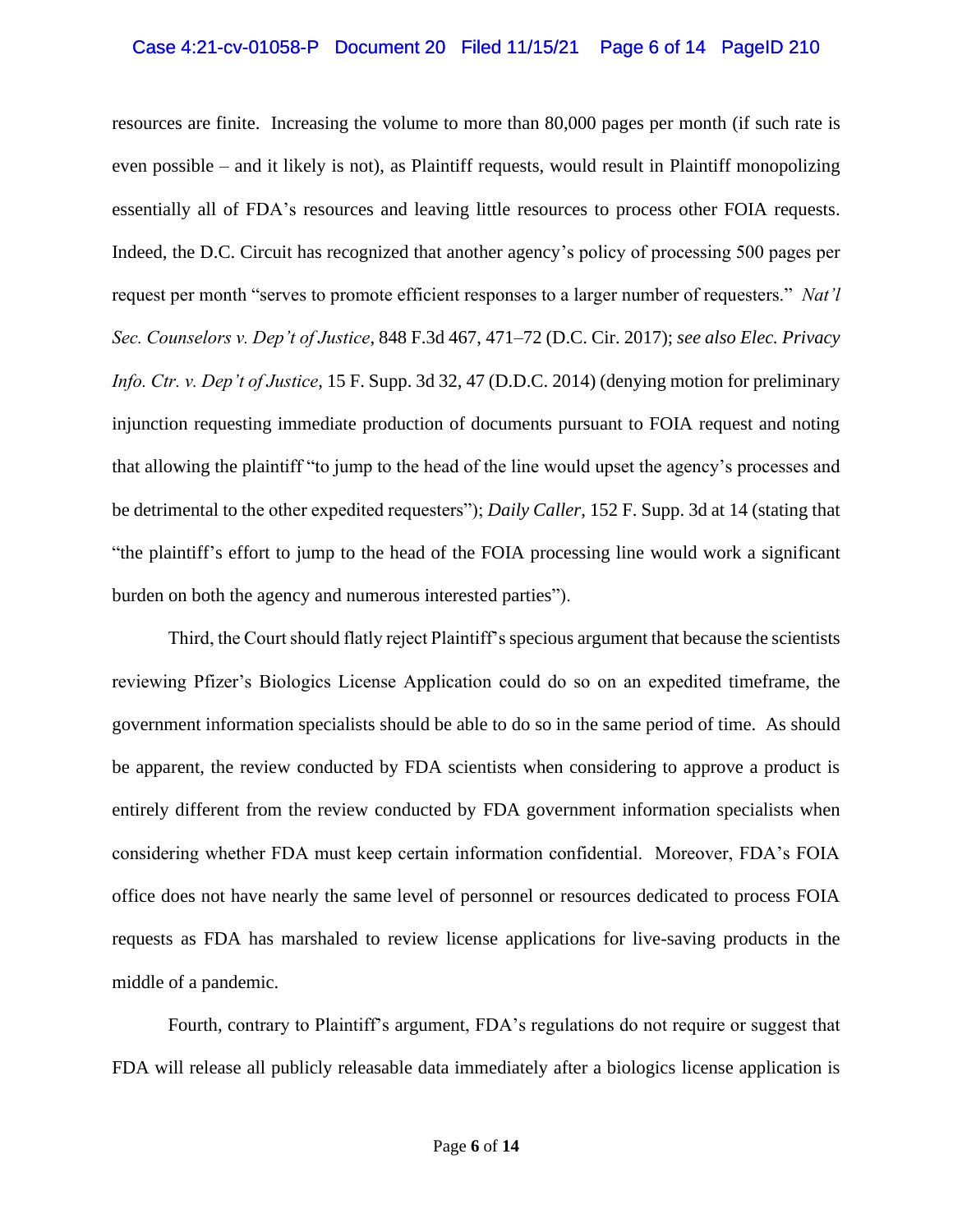### Case 4:21-cv-01058-P Document 20 Filed 11/15/21 Page 7 of 14 PageID 211

approved. When read in context, it is clear that FDA's regulations establish when information in a biological product file is held in strict confidence by the agency and when certain data can be released to the public, for instance in response to standard processing of a request submitted under the Freedom of Information Act. *See generally* 21 C.F.R. § 601.51. Put another way, the regulations establish the point in time when records that may previously have been unavailable for public disclosure lose their status as confidential and thus become available for public release "immediately" upon occurrence of the triggering event. Specifically, under 21 C.F.R. § 601.51, the existence of a biological product file will not be disclosed by FDA prior to BLA approval unless it has been previously disclosed or acknowledged, and no data or information in that file is available for public disclosure. 21 C.F.R. § 601.51(b, c). If the existence of the biological product file has been acknowledged before a license has been issued, FDA generally still will not make information and data in the file available for public disclosure prior to issuance of a BLA license. 21 C.F.R. § 601.51(d). Once a license has been issued, however, certain data and information in the biological product file become "immediately" available for public disclosure. 21 C.F.R.  $\S$  601.51(e). That means that if a properly submitted FOIA request is received for data and information listed in 21 C.F.R. § 601.51(e), FDA may publicly release such information in response to such request, without need for additional agency action to reclassify as publicly releasable data and information that had previously been deemed confidential under this regulation.

Fifth, although Plaintiff takes issue with the amount of time it will take to process 329,000 pages at a rate of 500 pages per month, such a result is due to its own broad FOIA request. Courts do not waiver from the standard 500 page per month processing rate even when a FOIA request would take years to process. *See, e.g.*, *Colbert v. F.B.I.*, No. 16-CV-1790 (DLF), 2018 WL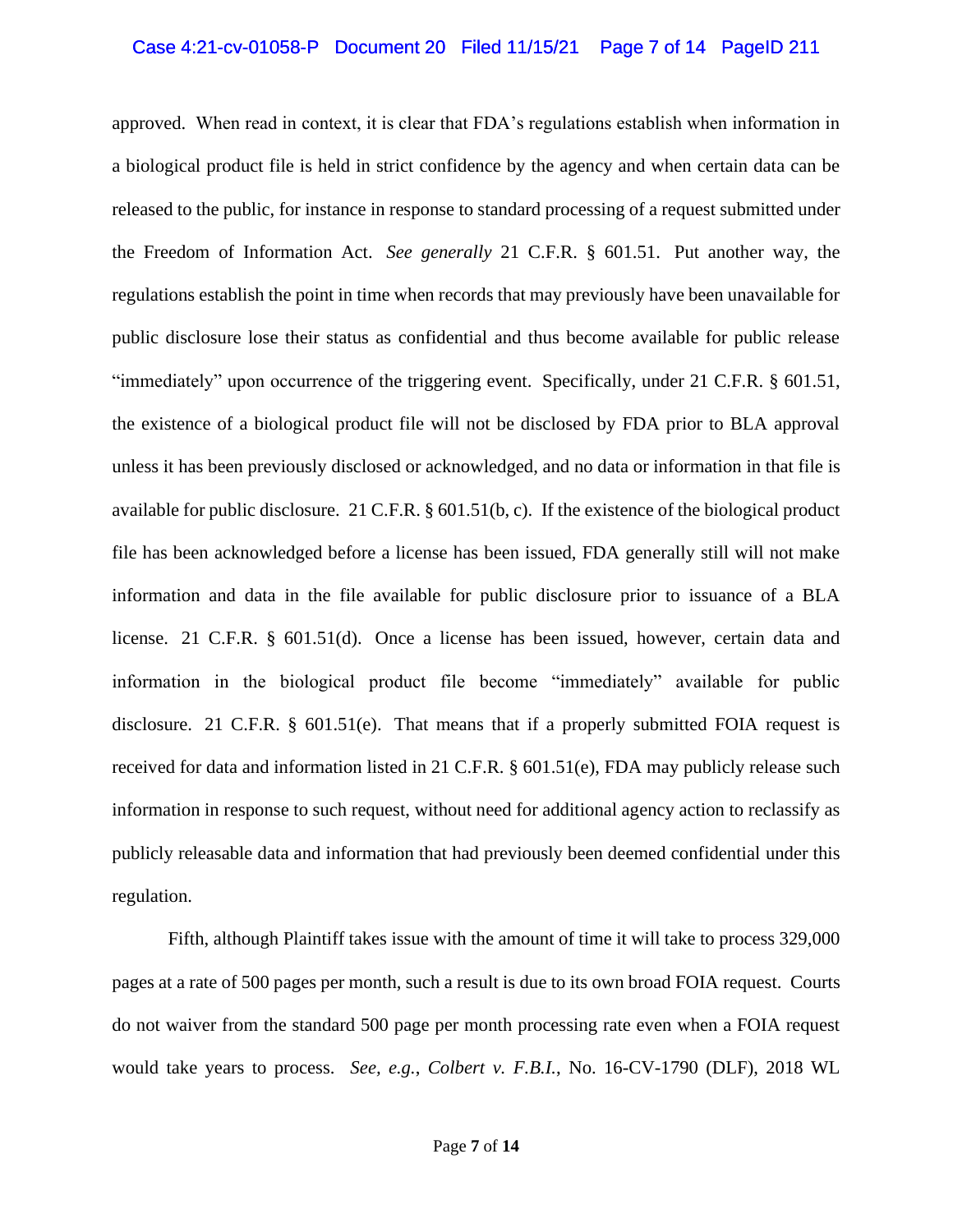#### Case 4:21-cv-01058-P Document 20 Filed 11/15/21 Page 8 of 14 PageID 212

6299966, at \*3 (D.D.C. Sept. 3, 2018) (permitting a processing rate of 500 pages per month for 71,000 responsive records). FDA has invited Plaintiff to narrow its request by specifying records it no longer wants FDA to process and release, and Plaintiff has declined to do so. If Plaintiff decides to request fewer records, then FDA will be able to complete its processing at an earlier date.

Finally, this case is not about a vaccine mandate or whether Pfizer can be held liable. This is a FOIA case where the only relevant issue at this stage in the litigation is setting a reasonable processing schedule. FDA's proposed schedule of 500 pages per month is consistent with schedules set by courts across the country, including in cases where the underlying records were of national significance. It adequately balances the interests of the Plaintiff in responsive records with the interests of the vaccine sponsor in the protection of its confidential information, the interests of clinical trial participants in the protection of their personal privacy information, and the interests of other FOIA requesters whose requests are being processed alongside Plaintiff's.

3. **Plaintiff's Position:** Plaintiff agrees with the Defendant's position that the Court may enter a production schedule based on the arguments in this Joint Report or do so at a conference. Plaintiff seeks the records submitted to the FDA by Pfizer to license its COVID-19 vaccine (the "**FOIA request**")<sup>4</sup> and requests an order requiring the FDA to produce all documents

<sup>&</sup>lt;sup>4</sup> The FOIA request requested: "All data and information for the Pfizer Vaccine enumerated in 21 C.F.R. § 601.51(e)<sup>4</sup> with the exception of publicly available reports on the Vaccine Adverse Events Reporting System.<sup>4</sup>" The CFR provision referenced in the FOIA request provides, in relevant part, as follows: "After a license has been issued, the following data and information in the biological product file are immediately available for public disclosure unless extraordinary circumstances are shown: (1) All safety and effectiveness data and information. (2) A protocol for a test or study  $\dots$  (3) Adverse reaction reports. . . (4) A list of all active ingredients and any inactive ingredients . . . (5) An assay method or other analytical method . . . (6) All correspondence and written summaries of oral discussions relating to the biological product file . . . (7) All records showing the manufacturer's testing of a particular lot . . . (8) All records showing the testing of and action on a particular lot by the [FDA]." The FOIA request also explained that "For the avoidance of doubt, the FOIA Request includes but is not limited to all of the data and information in the biological product file, as defined in 21 C.F.R. § 601.51(a), for the Pfizer Vaccine enumerated in 21 C.F.R. § 601.51(e) with the exception of publicly available reports on the Vaccine Adverse Events Reporting System."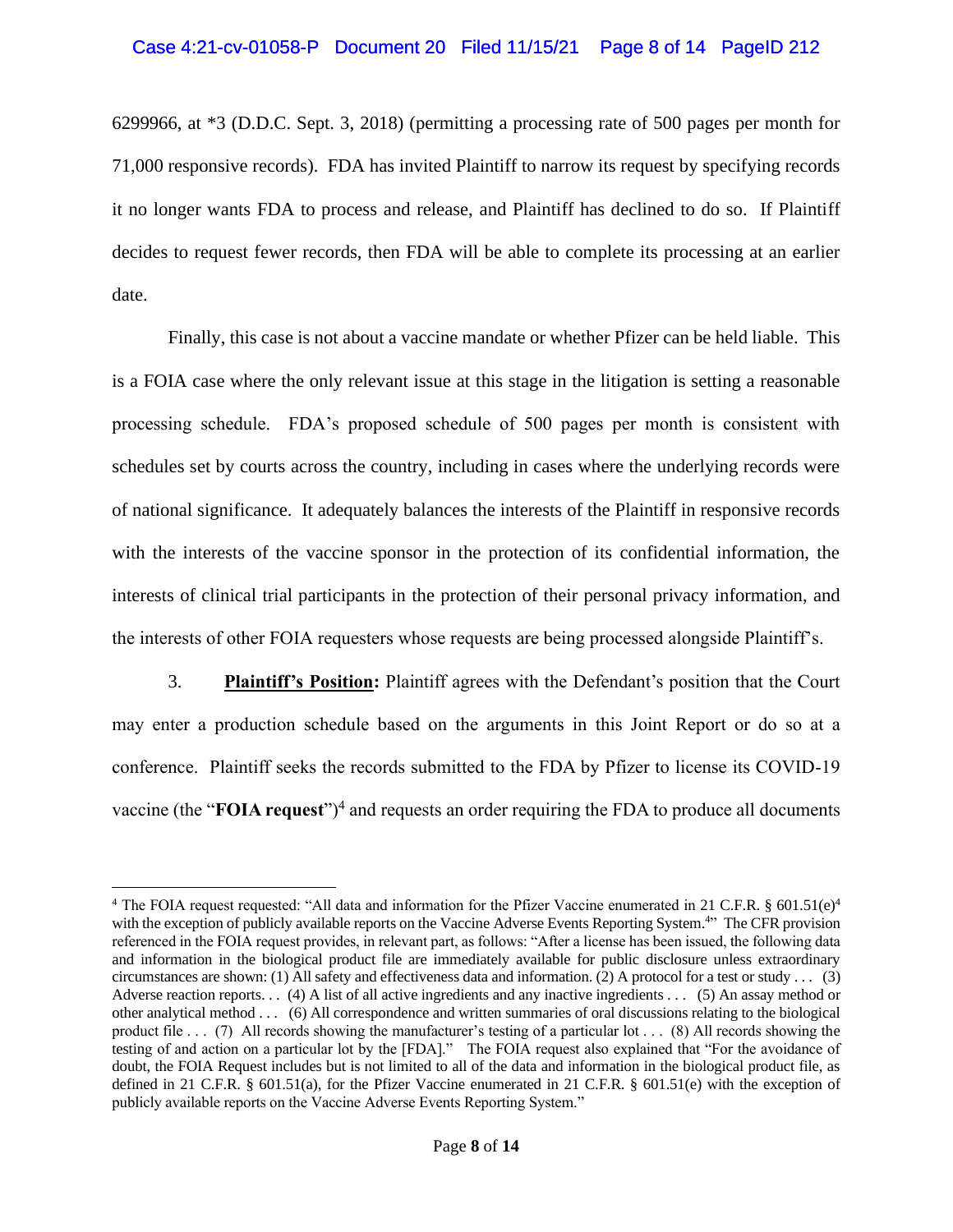## Case 4:21-cv-01058-P Document 20 Filed 11/15/21 Page 9 of 14 PageID 213

responsive to its FOIA request no later than March 3, 2022. This 108-day period is the same amount of time it took the FDA to review the responsive documents for the far more intricate task of licensing Pfizer's Covid-19 vaccine (the "**Pfizer** v**accine**").

Plaintiff is an organization comprised of over 30 accomplished academics, professors, and scientists from the medical schools and related departments of our most prestigious universities, including Yale, Harvard, UCLA, and Brown. These academics and scientists represent a cross section of every discipline relevant to the licensure of the Pfizer vaccine and include many of the best our country has to offer when it comes to reviewing and assessing the appropriateness and validity of the FDA's decision-making in licensing this product.

The ability of a majority of Americans to participate in civil society, and even exercise basic liberty rights, are now contingent on receiving this product. For example, the White House's recent Covid-19 Action Plan<sup>5</sup> and executive orders<sup>6</sup> have made receipt of this product a condition of employment<sup>7</sup> for more than 6 million federal workers and contractors,  $8\,22$  million healthcare professionals,<sup>9</sup> 84 million private sector employees,<sup>10</sup> and the enlisted and reserve members of our

<sup>&</sup>lt;sup>5</sup> <https://www.whitehouse.gov/covidplan/#testing-masking> (last visited November 15, 2021).

<sup>6</sup> *See* [https://www.whitehouse.gov/briefing-room/presidential-actions/2021/09/09/executive-order-on-ensuring](�� h t t p s : / / w w w . w h i t e h o u s e . g o v / b r i e f i n g - r o o m / p r e s i d e n t i a l - a c t i o n s / 2 0 2 1 / 0 9 / 0 9 / e x e c u t i v e - o r d e r - o n - e n s u r i n g - a d e q u a t e � "  - c o v i d - s a f e t y - p r o t o c o l s - f o r - f e d e r a l - c o n t r a c t o r s /)[adequate-covid-safety-protocols-for-federal-contractors/](�� h t t p s : / / w w w . w h i t e h o u s e . g o v / b r i e f i n g - r o o m / p r e s i d e n t i a l - a c t i o n s / 2 0 2 1 / 0 9 / 0 9 / e x e c u t i v e - o r d e r - o n - e n s u r i n g - a d e q u a t e � "  - c o v i d - s a f e t y - p r o t o c o l s - f o r - f e d e r a l - c o n t r a c t o r s /) (Executive Order of Ensuring Adequate COVID Safety Protocols for Federal Contractors) (last visited November 15, 2021); [https://www.whitehouse.gov/briefing](�� h t t p s : / / w w w . w h i t e h o u s e . g o v / b r i e f i n g - r o o m / p r e s i d e n t i a l - a c t i o n s / 2 0 2 1 / 0 9 / 0 9 / e x e c u t i v e - o r d e r - o n - r e q u i r i n g - c o r o n a v i r u s - d i s e a s e - 2 0 1 9 - v a c c i n a t i o n - f o r - f e d e r a l � "  - e m p l o y e e s /)[room/presidential-actions/2021/09/09/executive-order-on-requiring-coronavirus-disease-2019-vaccination-for](�� h t t p s : / / w w w . w h i t e h o u s e . g o v / b r i e f i n g - r o o m / p r e s i d e n t i a l - a c t i o n s / 2 0 2 1 / 0 9 / 0 9 / e x e c u t i v e - o r d e r - o n - r e q u i r i n g - c o r o n a v i r u s - d i s e a s e - 2 0 1 9 - v a c c i n a t i o n - f o r - f e d e r a l � "  - e m p l o y e e s /)[federal-employees/](�� h t t p s : / / w w w . w h i t e h o u s e . g o v / b r i e f i n g - r o o m / p r e s i d e n t i a l - a c t i o n s / 2 0 2 1 / 0 9 / 0 9 / e x e c u t i v e - o r d e r - o n - r e q u i r i n g - c o r o n a v i r u s - d i s e a s e - 2 0 1 9 - v a c c i n a t i o n - f o r - f e d e r a l � "  - e m p l o y e e s /) (Executive Order on Requiring Coronavirus Disease 2019 Vaccination for Federal Employees) (last visited November 15, 2021).

<sup>7</sup> *See, e.g.*, <https://www.osha.gov/laws-regs/regulations/standardnumber/1910/1910.501> (Emergency Temporary Standard requiring employers with 100 or more employees to implement vaccination mandates) (last visited November 12, 2021); [https://www.whitehouse.gov/briefing-room/presidential-actions/2021/09/09/executive-order](https://www.whitehouse.gov/briefing-room/presidential-actions/2021/09/09/executive-order-on-requiring-coronavirus-disease-2019-vaccination-for-federal-employees/)[on-requiring-coronavirus-disease-2019-vaccination-for-federal-employees/](https://www.whitehouse.gov/briefing-room/presidential-actions/2021/09/09/executive-order-on-requiring-coronavirus-disease-2019-vaccination-for-federal-employees/) (Executive Order on Requiring Coronavirus Disease 2019 Vaccination for Federal Employees) (last visited November 12, 2021).

<https://thehill.com/opinion/finance/438242-the-federal-government-is-the-largest-employer-in-the-nation> (last visited November 12, 2021).

[https://www.census.gov/library/stories/2021/04/who-are-our-health-care-workers.html#:~:text=There%20were%](�� h t t p s : / / w w w . c e n s u s . g o v / l i b r a r y / s t o r i e s / 2 0 2 1 / 0 4 / w h o - a r e - o u r - h e a l t h - c a r e - w o r k e r s . h t m l # : ~ : t e x t = � "  T h e r e % 2 0 � "  w e r e % � "  2 0 2 2 � "  % 2 0 m i l l i o n % 2 0 w o r k e r s , A m e r i c a n % 2 0 C o m m u n i t y % 2 0 S u r v e y % 2 0 ( A C S ) .) [2022%20million%20workers,American%20Community%20Survey%20\(ACS\)](�� h t t p s : / / w w w . c e n s u s . g o v / l i b r a r y / s t o r i e s / 2 0 2 1 / 0 4 / w h o - a r e - o u r - h e a l t h - c a r e - w o r k e r s . h t m l # : ~ : t e x t = � "  T h e r e % 2 0 � "  w e r e % � "  2 0 2 2 � "  % 2 0 m i l l i o n % 2 0 w o r k e r s , A m e r i c a n % 2 0 C o m m u n i t y % 2 0 S u r v e y % 2 0 ( A C S ) .) (last visited November 12, 2021).

<sup>10</sup> <https://www.cnbc.com/2021/11/04/osha-federal-vaccine-mandate-covers-84-million-workerswhat-to-know.html> (last visited November 12, 2021).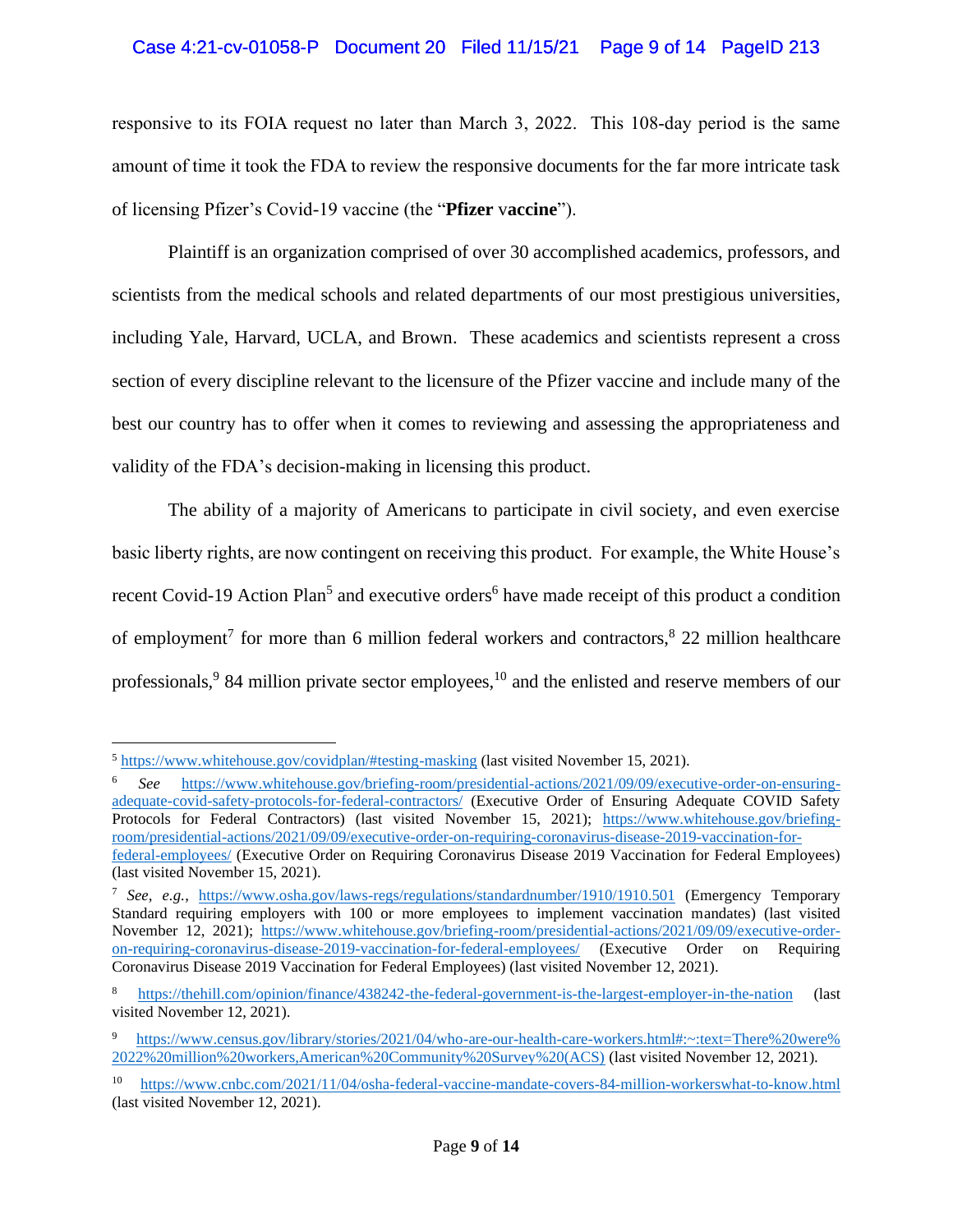## Case 4:21-cv-01058-P Document 20 Filed 11/15/21 Page 10 of 14 PageID 214

armed forces.<sup>11</sup> There are few whose livelihood, education, service, and participation in civil society are not contingent on a government requirement to receive this product. On this basis alone, basic liberty and government transparency demand that the documents and data submitted by Pfizer to license this product be made available to Plaintiff and the public forthwith, precisely as contemplated by federal regulations. $^{12}$ 

The acute need for transparency regarding this product is heightened by the fact that the secretary of Health and Human Services ("**HHS**"), the FDA's parent department, has granted Pfizer complete immunity from financial liability for any injury caused by its product. If injured -- including suffering one of the injuries even federal health authorities admit occur from Pfizer's product -- the injured individual effectively has no recourse. Pursuant to the declaration from the secretary of HHS, Pfizer cannot be sued by anyone receiving this product for any injury. 42 U.S.C. § 247d-6d. Pfizer also cannot be sued for willful misconduct regarding this product unless HHS, which has been promoting this product, agrees to bring such a claim.  $42 \text{ U.S.C.}$  §  $247 \text{d-}6 \text{d(c)}(5)$ .<sup>13</sup> It should not be that the public is deprived accessing the documents and data submitted by Pfizer to license this product when at the same time the public are being mandated to receive this product with no ability to sue Pfizer for compensation if they suffer any adverse reaction.

The FDA has proposed to produce 500 pages per month which, based on its calculated number of pages, would mean it would complete its production in nearly 55 years – the year 2076. Until the entire body of documents provided by Pfizer to the FDA are made available, an

<sup>11</sup> [https://www.americaspromise.org/us-military-demographics#:~:text=Military%20Service%20Member%20Data](�� h t t p s : / / w w w . a m e r i c a s p r o m i s e . o r g / u s - m i l i t a r y - d e m o g r a p h i c s # : ~ : t e x t = M i l i t a r y � "  % 2 0 S e r v i c e % 2 0 M e m b e r % 2 0 D a t a � "  , w e r e % 2 0 2 . 1 % 2 0 a c t i v e % 2 0 d u t y % 2 0 m e m b e r s .) [,were%202.1%20active%20duty%20members](�� h t t p s : / / w w w . a m e r i c a s p r o m i s e . o r g / u s - m i l i t a r y - d e m o g r a p h i c s # : ~ : t e x t = M i l i t a r y � "  % 2 0 S e r v i c e % 2 0 M e m b e r % 2 0 D a t a � "  , w e r e % 2 0 2 . 1 % 2 0 a c t i v e % 2 0 d u t y % 2 0 m e m b e r s .) (last visited November 12, 2021).

<sup>12</sup> *See* 21 CFR § 601.51(e).

<sup>&</sup>lt;sup>13</sup> Reports have recently surfaced that the FDA was aware of concerns about unsound practices in connection with clinical trials for the Pfizer Vaccine, but that FDA failed to properly investigate these claims. <https://www.bmj.com/content/375/bmj.n2635> (last visited November 12, 2021).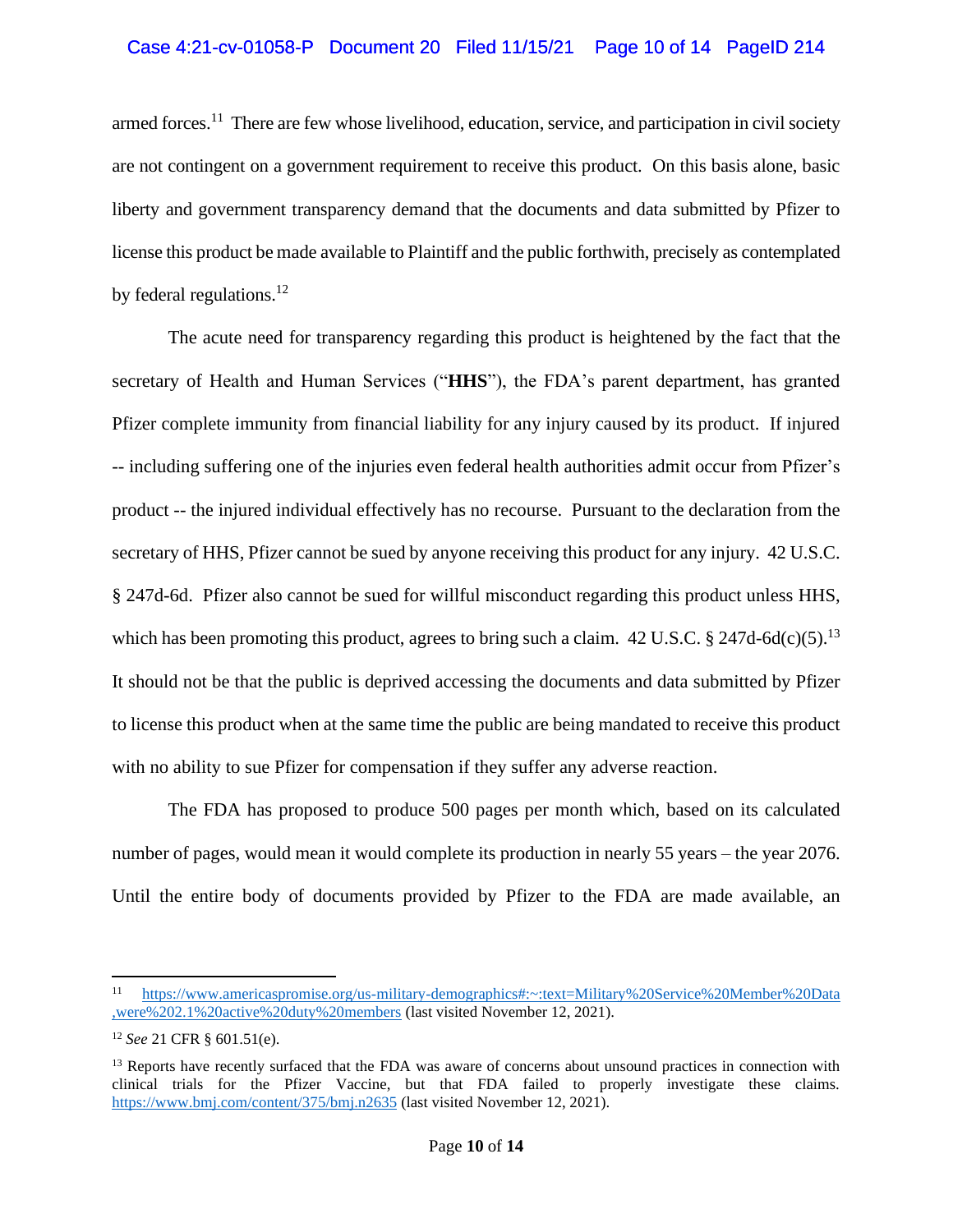### Case 4:21-cv-01058-P Document 20 Filed 11/15/21 Page 11 of 14 PageID 215

appropriate analysis by the independent scientists that are members of Plaintiff is not possible. Would the FDA agree to review and license this product without all the documents? Of course not. These independent, world-renowned scientists should be provided the same forthwith.

The entire purpose of the FOIA is to assure government transparency. It is difficult to imagine a greater need for transparency than immediate disclosure of the documents relied upon by the FDA to license a product that is now being mandated to over 100 million Americans under penalty of losing their careers, their income, their military service status, and far worse.

It took the FDA precisely 108 days from when Pfizer started producing the records for licensure on May 7, 2021,<sup>14</sup> to when the product was licensed on August 23, 2021.<sup>15</sup> We assume, as the FDA has stated, that it conducted an intense, robust, thorough and complete review and analysis of those documents in order to assure that the Pfizer vaccine was safe and effective for licensure. The FDA now has an equally important task of making those documents available to the Plaintiff in this case and the public at large in at least the same timeframe.

The FDA's own regulations envision and reflect upon the importance of making this information public as soon as a vaccine is licensed. Its regulations provide that it is to make "immediately available" all documents underlying licensure of a vaccine. 21 C.F.R. § 601.51(e). The FDA knew the intense public interest in that data and information. It should have been preparing to release it simultaneously with the licensure. Instead, it has done the opposite. Despite the passage of 84 days since licensure and 192 days since Pfizer started producing the records for

<sup>14</sup> [https://www.pfizer.com/news/press-release/press-release-detail/pfizer-and-biontech-initiate-rolling-submission](https://www.pfizer.com/news/press-release/press-release-detail/pfizer-and-biontech-initiate-rolling-submission-biologics)[biologics](https://www.pfizer.com/news/press-release/press-release-detail/pfizer-and-biontech-initiate-rolling-submission-biologics) (Pfizer announces that it initiated rolling submission of its biologics license application on May 7, 2021) (last visited November 12, 2021).

<sup>15</sup> <https://www.fda.gov/news-events/press-announcements/fda-approves-first-covid-19-vaccine> (FDA announces that it approved Pfizer's COVID-19 vaccine on August 23, 2021) (last visited November 12, 2021).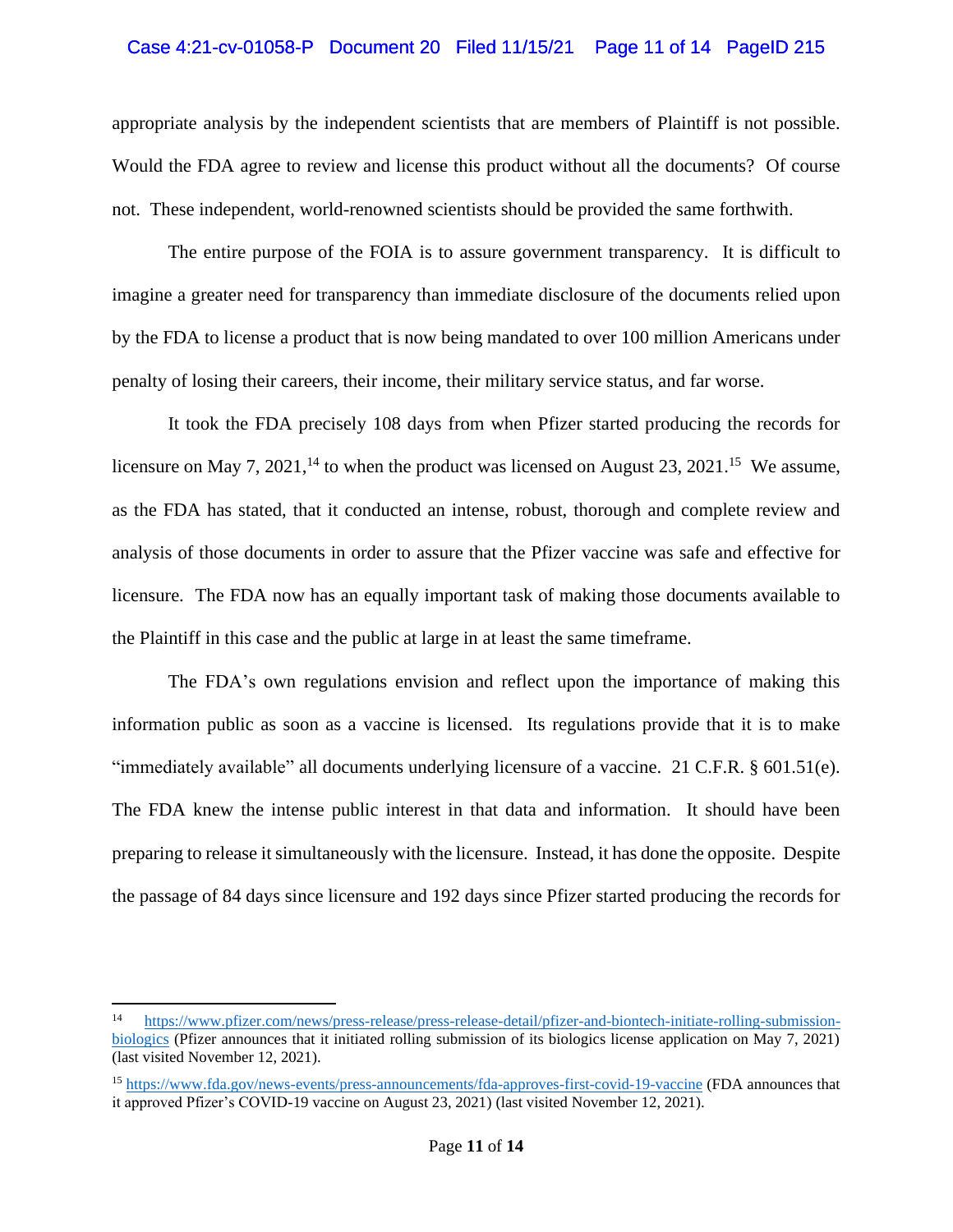## Case 4:21-cv-01058-P Document 20 Filed 11/15/21 Page 12 of 14 PageID 216

licensure, the FDA has not released a single document submitted by Pfizer for the licensure of its Covid-19 vaccine. Not one page.

Mandates of this liability-free product are ongoing and expanding as we debate in this Joint Report. School-age children are now being mandated to take this product.<sup>16</sup> Even 108 days from today to produce is far too long, hence Plaintiff respectfully urges that March 3, 2022 be set as the absolute outside date by which the FDA be compelled to produce these documents. The FDA is an organization comprised of more than 18,000 people<sup>17</sup> with a budget of \$6 billion.<sup>18</sup> It has itself said that there is nothing more important than the licensure of this vaccine and being transparent about this vaccine. This request is precisely why the need for transparency is so critical and why Congress enacted FOIA. If the FDA claims its obligations under FOIA are too burdensome, it should take its complaints to Congress – not this Court.

For the Americans that will lose their job, income, career, military status, education, or worse, for refusing a federal mandate requiring this product, they do not get to argue that it is too burdensome to comply with federal law. That is not an excuse that individuals get to make when a federal law requires them to do something. The FDA should similarly be afforded no such safe harbor. Certainly not on an issue this important. Again, if the FDA finds complying with federal law burdensome, its recourse is with Congress.

In any event, the FDA should welcome making these documents available to the Plaintiff if it is confident in the analysis and review it conducted. The fact that it has fought tooth and nail

<sup>16</sup> *See*, e.g., [https://www.nbcsandiego.com/news/local/san-diego-unified-school-district-vaccine-mandate/2729909/.](https://www.nbcsandiego.com/news/local/san-diego-unified-school-district-vaccine-mandate/2729909/)

<sup>17</sup> <https://www.fda.gov/about-fda/fda-basics/how-many-people-are-employed-fda-and-what-areas-do-they-work> (last visited November 12, 2021).

<sup>18</sup> <https://www.fda.gov/about-fda/fda-basics/fact-sheet-fda-glance> (last visited November 12, 2021).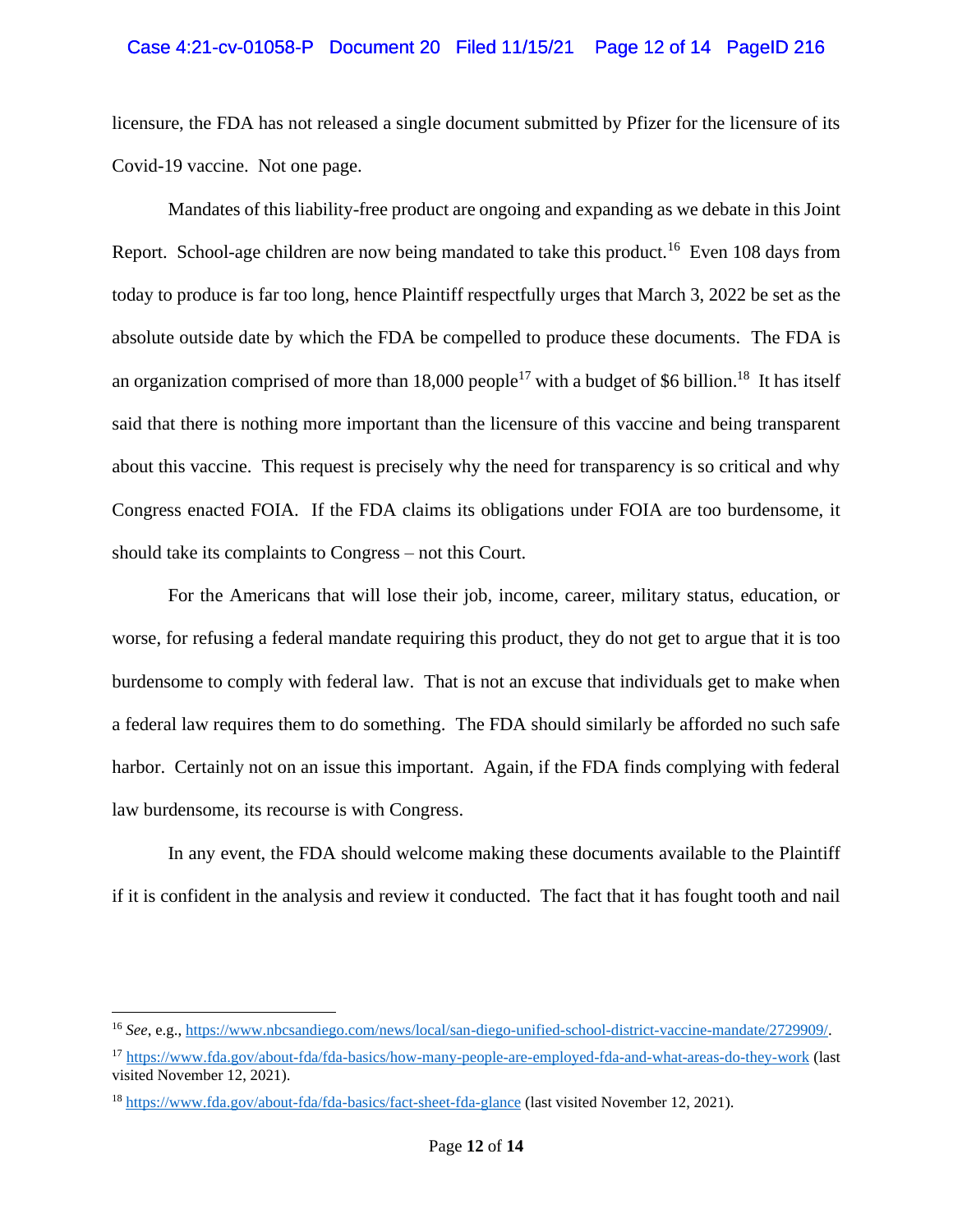## Case 4:21-cv-01058-P Document 20 Filed 11/15/21 Page 13 of 14 PageID 217

and taken such an absurd and unconscionable position of waiting until the year 2076 to complete the production further heightens the grave need to have these documents produced forthwith.

Plaintiff respectfully requests that the Court enter an order requiring the FDA to produce all documents and data submitted by Pfizer on a rolling basis such that all of it shall be produced on or before March 3, 2022, which is 108 days from today. To require less is to render FOIA meaningless, the FDA's promise of transparency a lie, and to send a signal to every American that while the federal executive branch is shielding Pfizer from any liability for injuries from its product and requiring employers, schools, hospitals and the military to expel those that don't receive this product, it is protecting the very documents Pfizer provided to our taxpayer-funded health agency to obtain licensure to be able to sell this product. That simply should not be and highlights why FOIA and equity demand the relief Plaintiff requests herein.

Dated: November 15, 2021

## SIRI & GLIMSTAD LLP

*/s/ Aaron Siri* Aaron Siri, NY Bar No. 4321790 Elizabeth A. Brehm, NY Bar No. 4660353 Gabrielle G. Palmer, CO Bar No. 48948 200 Park Avenue 17th Floor New York, New York 10166 Tel: (212) 532-1091 Fax: (646) 417-5967 [aaron@sirillp.com](mailto:aaron@sirillp.com) ebrehm@sirillp.com [gpalmer@sirillp.com](mailto:gpalmer@sirillp.com)